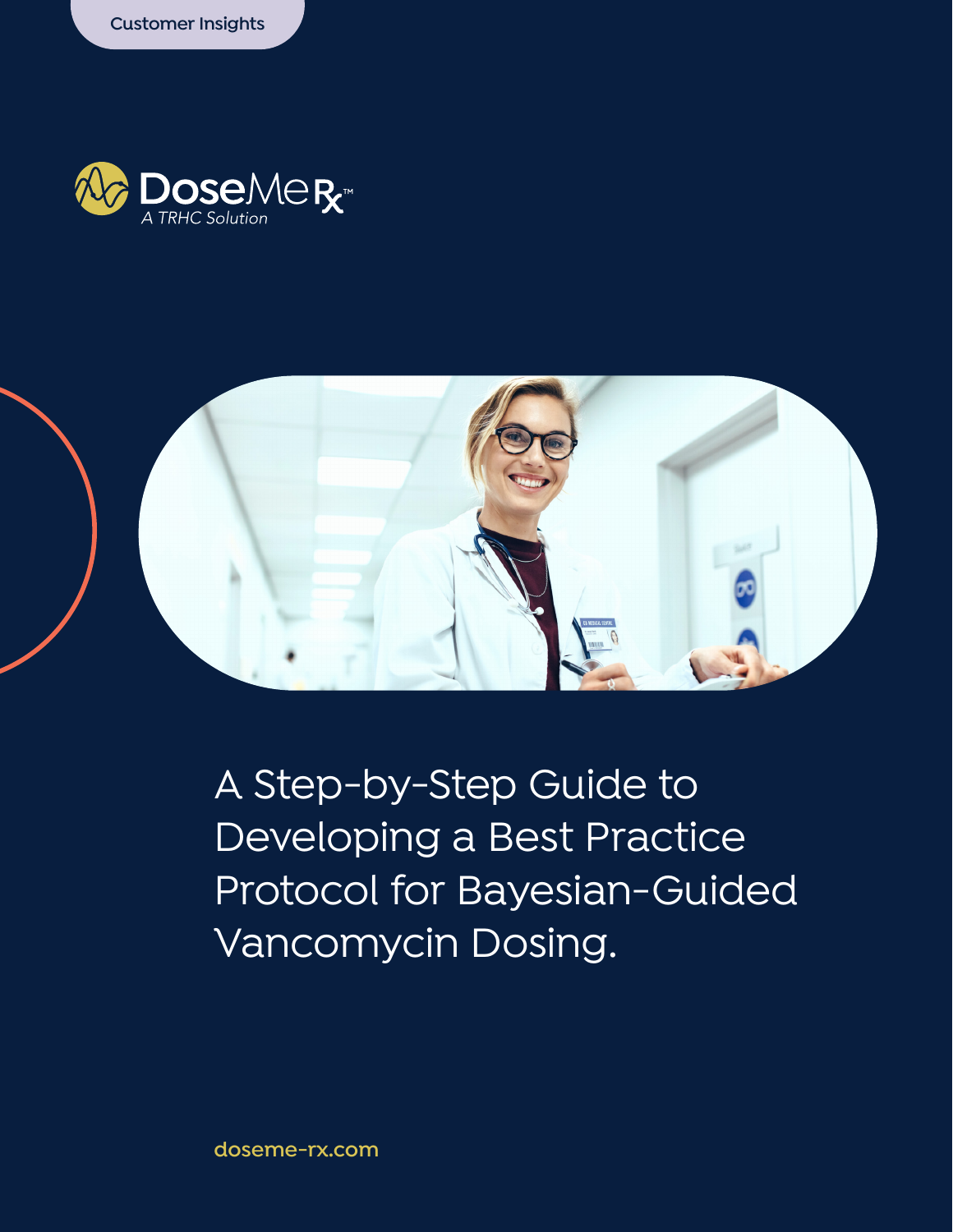

# The Five Phases of Protocol Development

Preparing for each of these phases will ensure a smooth implementation of your Bayesian dosing protocol.

> **<sup>1</sup>** Review the 2020 vancomycin dosing **[guidelines](https://doseme-rx.com/vancomycin/articles/webinar-vancomycin-guidelines)** and clinical data

**<sup>2</sup>** Develop a decision pathway for evaluating vancomycin orders

**3** Determine loading dose and maintenance dose recommendations

**4** Define how vancomycin levels will be drawn

**<sup>5</sup>** Prepare an Electronic Health Record (EHR) downtime procedure, if site is fully integrated



**Dr. Shivani Patel, PharmD, BCPS** Clinical Pharmacy Specialist, Infectious Diseases Memorial Hermann Health System

This guide was developed based on the experiences of Dr. Shivani Patel from Memorial Hermann Health System, a Cerner integrated DoseMeRx customer.

To learn more, watch our **[Do's and Don'ts](https://doseme-rx.com/vancomycin/articles/dos-and-donts-bayesian-dosing) [of Bayesian Dosing webinar](https://doseme-rx.com/vancomycin/articles/dos-and-donts-bayesian-dosing)**.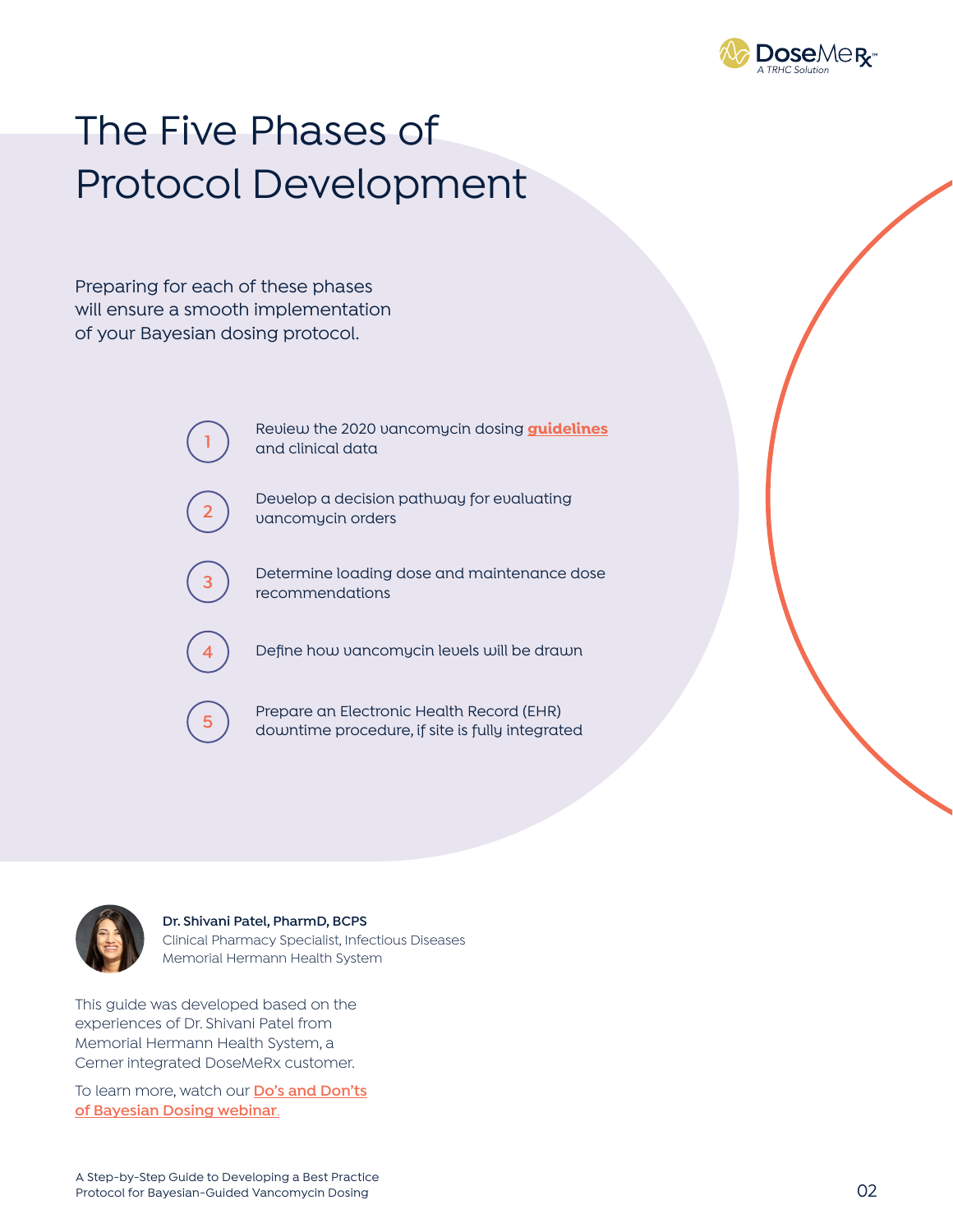



# Review Guidelines and Clinical Data

Leverage the ASHP/IDSA/PIDS/SIDP vancomycin **[guidelines](https://doseme-rx.com/vancomycin/articles/webinar-vancomycin-guidelines)** to provide rationale for implementing Bayesian dosing to calculate AUC. Then engage your medical staff to determine what your exclusion criteria will be – this can be flexible to fit the needs of your staff and goals of your institution.

Memorial Hermann Health System's goal was to maximize the number of patients that could be dosed to AUC24 with DoseMeRx. To meet this goal, the patient exclusion criteria for those that would be dosed via trough and/or outside of DoseMeRx was kept intentionally short. The exclusion list included:

- Unstable renal function (defined as a serum creatinine of >6 mg/dL)
- Select central nervous system (CNS) infections
- Continuous Renal Replacement Therapy (CRRT)
- Peritoneal dialysis (PD)

Once you have defined your exclusion criteria, you're ready to begin building your protocol. Remember, this will be an interdisciplinary collaboration over several months. It will help to get support from other departments and keep them engaged throughout this process:

- Physicians (typically ID)
- ID and clinical pharmacists
- Nursing
- Laboratory/Phlebotomy
- Information Technology



Develop a Decision Pathway for Evaluating Vancomycin Orders

**Tip:** If you are a fully integrated site, make sure your protocol development and work efforts are done in parallel with your IT department to keep on the same timeline. There are three different ways to structure your protocol so you will need to decide which approach will work best for your institution.

- **Renal function based:** the pathway decision is based on different renal function thresholds
- **Disease state based:** the pathway decision is based on the infection that is being treated
- **DoseMeRx model based:** utilize the one compartment model as the "workhorse" adult vancomycin model and then use the other models for specific patient populations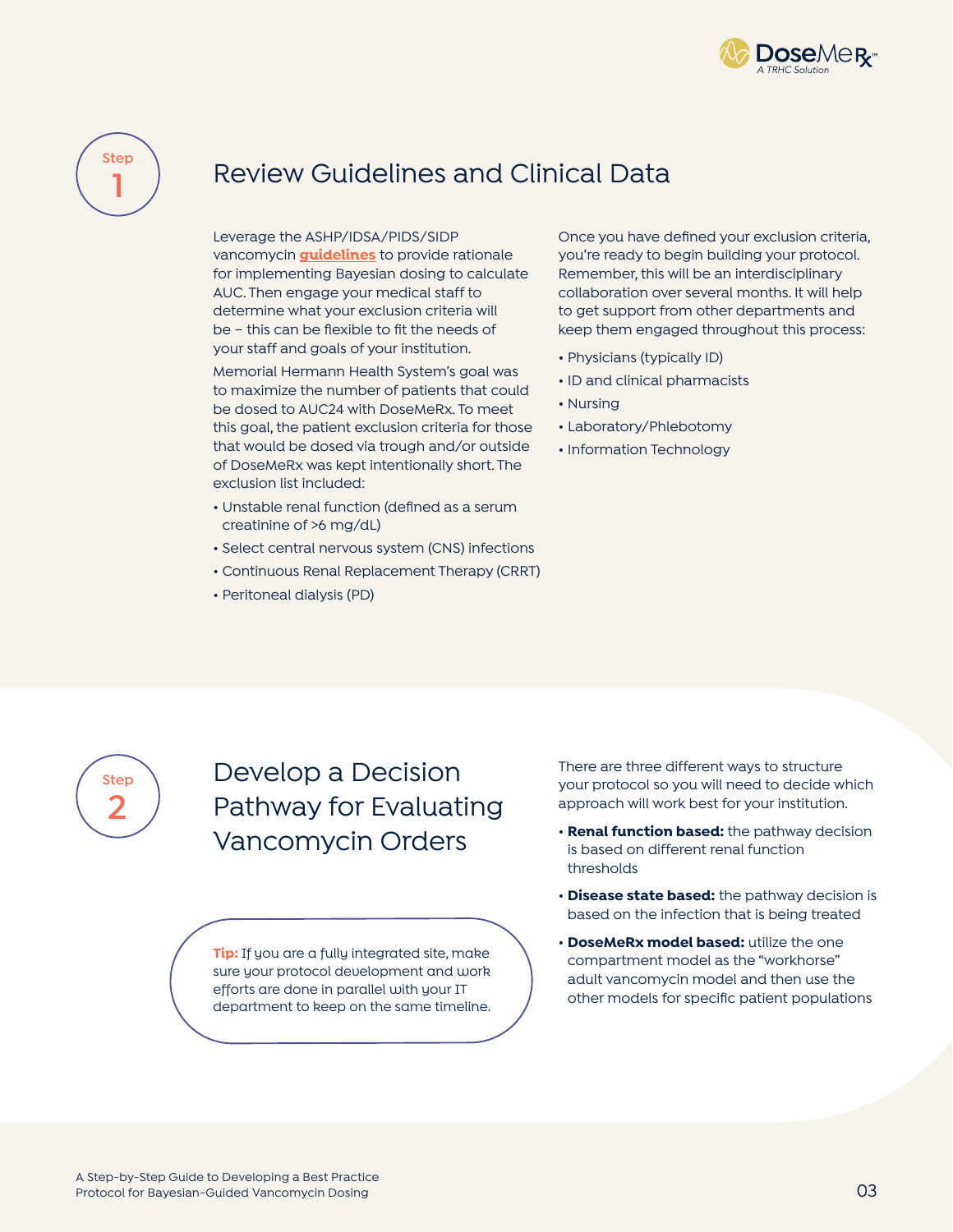



Determine Loading Dose and Maintenance Dose Recommendations

Memorial Hermann Health System decided to dose with a goal AUC24 of 400 to 600 mg.h/L with only a few exceptions. Their default target in DoseMeRx was set at 450 mg.h/L which consistently produced vancomycin dosing recommendations that kept the patients in their targeted range. In addition, they utilized loading doses in select patients.

#### **Figure 1:** AUC24 and Trough Targets by Disease Type

**AUC 400-600 mg.h/L**

(default target set at 450 mg.h/L)

All indications unless part of the exception groups below

**Trough based dosing** (10-20 mcg/mL)

• Continuous Renal Replacement Therapy (CRRT) • Peritonal Dialysis (PD)

### **Level based dosing** (<20 mcg/mL)

Unstable renal function with a SCr of >6 mg/dL

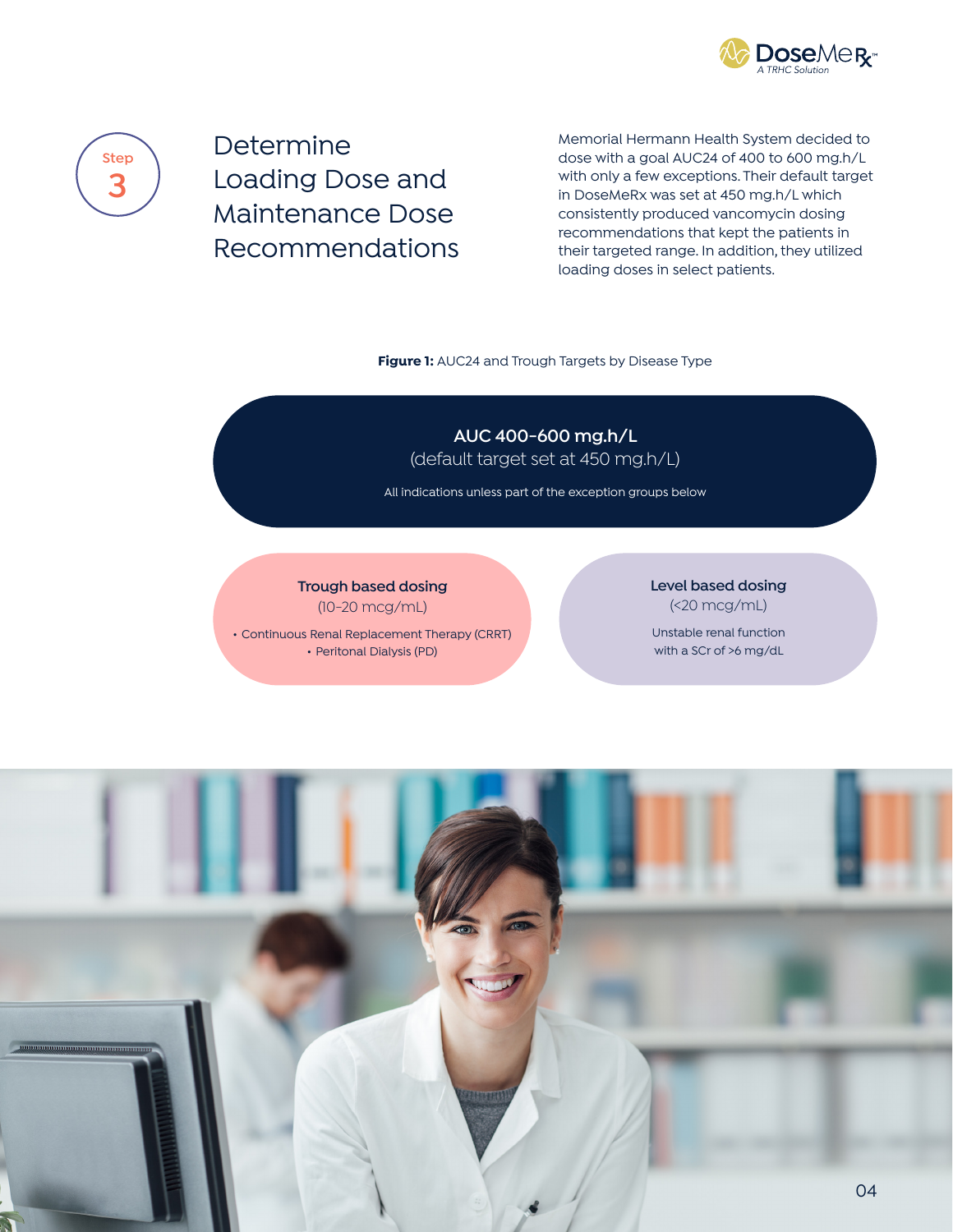

### **Decision Tree**

Building a decision tree can help pharmacists navigate DoseMeRx in terms of what level to choose, what the AUC goal is, and how to monitor.

This decision tree from Memorial Hermann Health System provides guidance for which model in DoseMeRx to select as they move their way through the algorithm.

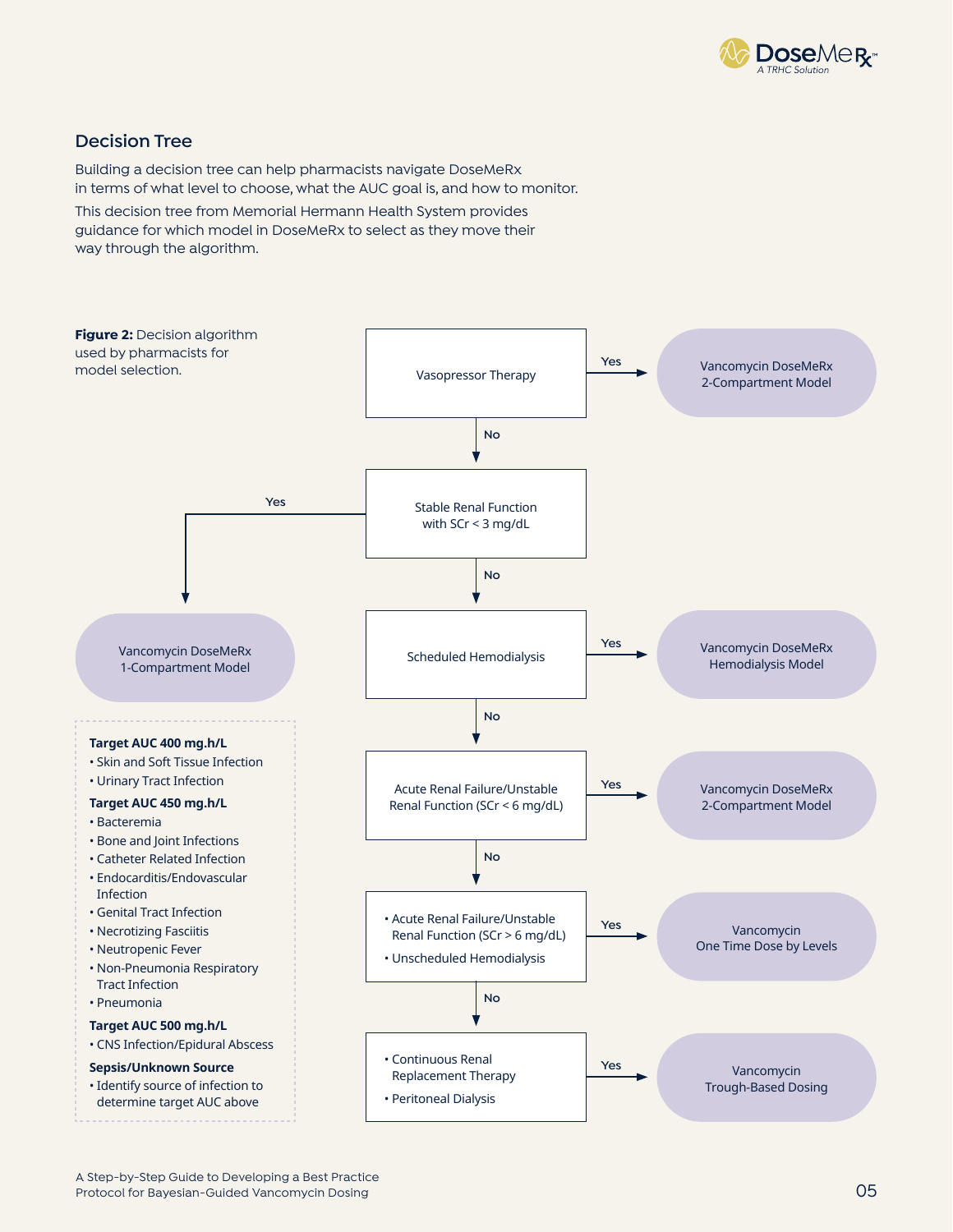





# Define How Vancomycin Levels **4** will be Drawn

One of the most common questions that comes up when transitioning to Bayesian dosing is related to how and when to get vancomycin levels. With Bayesian dosing, there is no longer an attachment to drawing a level at a specific time. Memorial Hermann Health System took a unique approach by obtaining levels at the same time that morning labs were drawn. However, there were some exceptions, and in some patients a second level is drawn.

#### **Your protocol should be clear about:**

- when the first level should be obtained,
- when to get two levels, and
- how frequently levels should be redrawn throughout the course of therapy based on indication and renal function.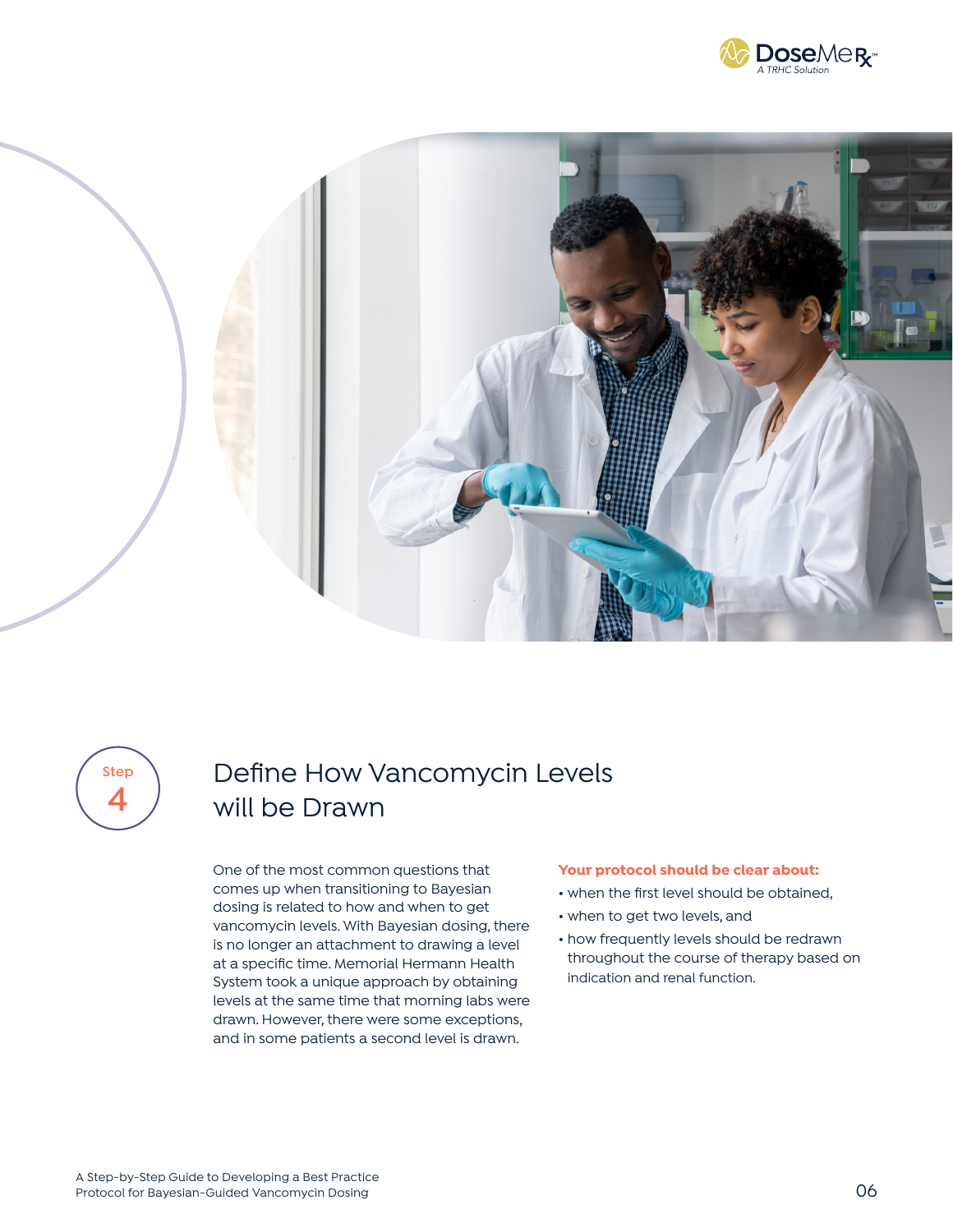



# Prepare an EHR Downtime Procedure **5**

If you are a fully **[integrated](https://doseme-rx.com/why-dosemerx/product/integrations)** site, like Memorial Hermann Health System, it's important to put a plan in place when the EHR is down. Train staff to handle this situation, both when it comes to initial dosing recommendations and maintenance doses. When the EHR is back up and the patient's course information has been updated, the patient data will repopulate from the EHR and then dosing calculations can resume.



### **Moving Beyond Implementation**

Your protocol should be considered a "living document." Just like any process, it should be reevaluated and refined as improvement opportunities are identified. The staff and day-to-day users of DoseMeRx are great resources for soliciting feedback.

#### **Here are a few examples of times your protocol should be adjusted or updated:**

- A post-training educational deficit has been identified
- Clarity is needed for directions to staff
- To incorporate feedback from staff